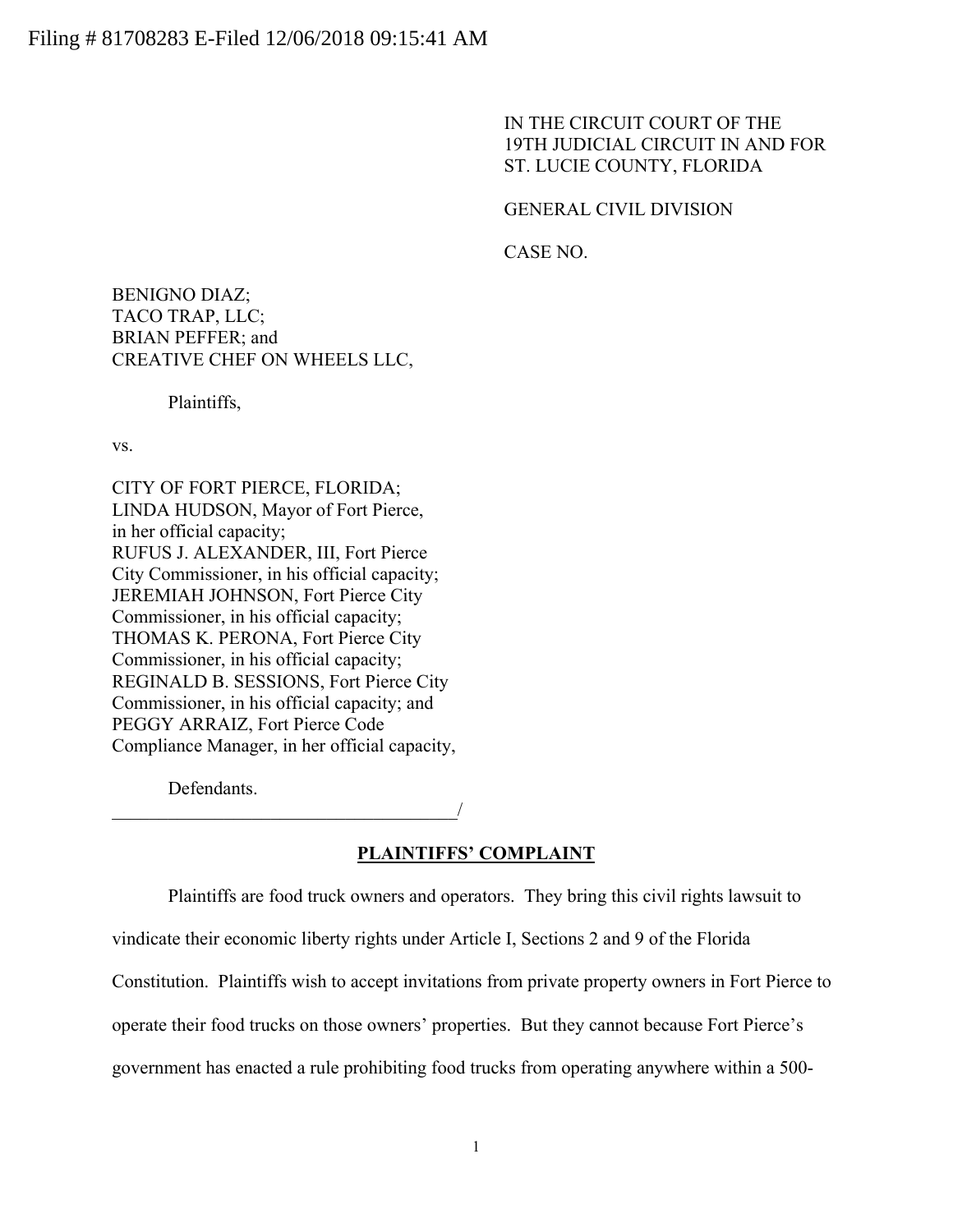foot radius of any business that sells a similar product. This rule exists solely for one, constitutionally illegitimate, purpose: to protect established brick-and-mortar restaurants from competition.

 Therefore, Plaintiffs Benigno Diaz, Taco Trap, LLC, Brian Peffer, and Creative Chef on Wheels LLC, by and through their undersigned counsel, hereby file this Complaint and sue the City of Fort Pierce, Florida; Linda Hudson, in her official capacity as Mayor of Fort Pierce; Rufus J. Alexander, III, Jeremiah Johnson, Thomas K. Perona, and Reginald B. Sessions, in their official capacities as members of the Fort Pierce City Commission; and Peggy Arraiz, in her official capacity as Fort Pierce Code Compliance Manager, as follows.

# **PARTIES**

1. Plaintiff Benigno Diaz ("Benny") is a Florida citizen and resident of Saint Lucie County, Florida. He is the owner of Plaintiff Taco Trap, LLC, which is a food truck business operating in Saint Lucie County, Florida.

2. Plaintiff Taco Trap, LLC, is a Florida limited liability company and a food truck business operating in Saint Lucie County, Florida.

3. Plaintiff Brian Peffer ("Brian") is a Florida citizen and resident of Okeechobee County, Florida. He is the owner of Plaintiff Creative Chef on Wheels LLC, which is a food truck business operating in Saint Lucie County, Florida.

4. Plaintiff Creative Chef on Wheels LLC is a Florida limited liability company and a food truck business operating in Saint Lucie County, Florida.

5. Defendant City of Fort Pierce, Florida (the "City") is a municipality incorporated pursuant to Chapter 165 of the Florida Statutes and located in Saint Lucie County, Florida.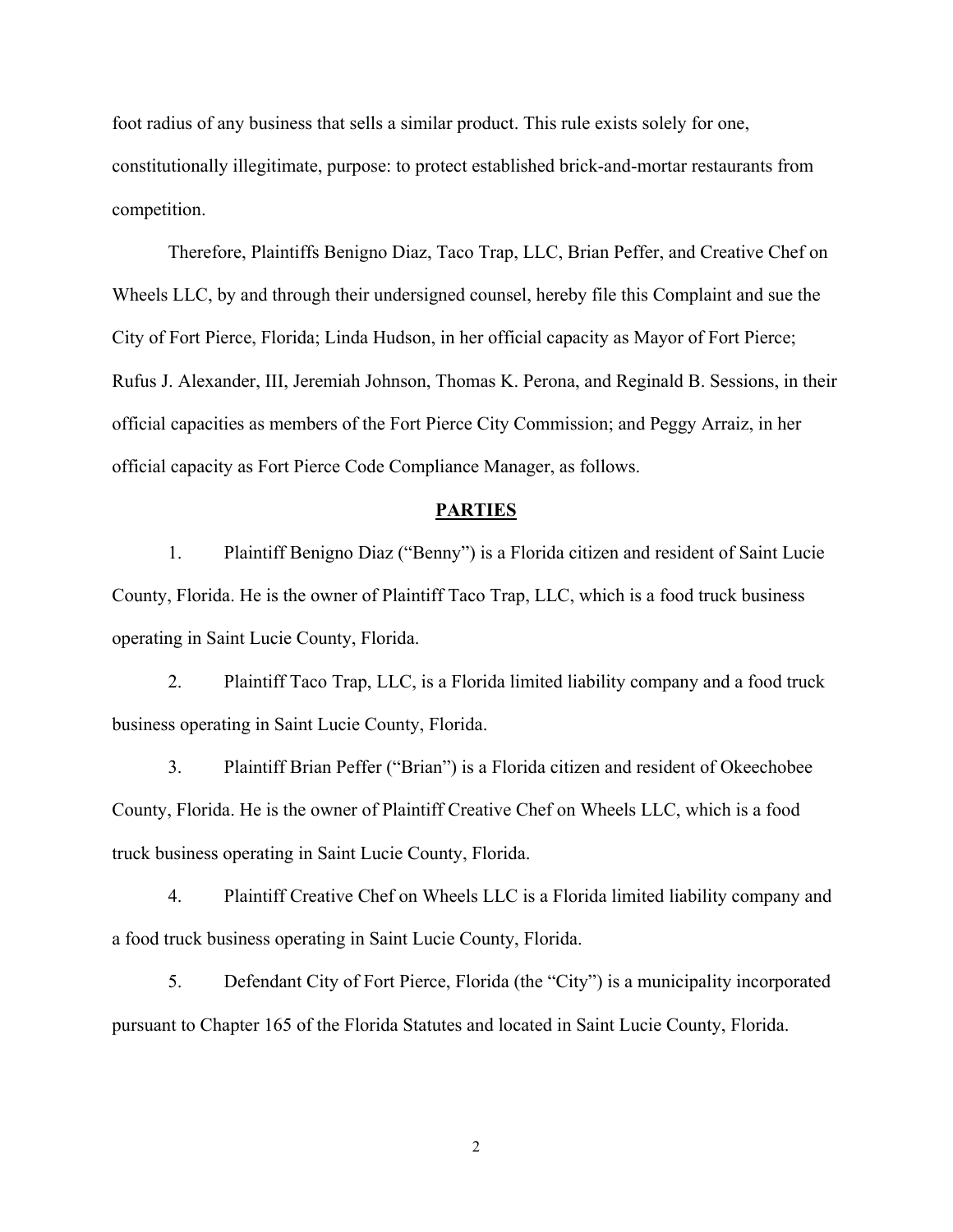6. Defendant Linda Hudson ("Hudson") is the Mayor of Fort Pierce. Defendant Hudson is sued in her official capacity.

7. Defendant Rufus J. Alexander, III ("Alexander") is a Fort Pierce City Commissioner. Defendant Alexander is sued in his official capacity.

8. Defendant Jeremiah Johnson ("Johnson") is a Fort Pierce City Commissioner. Defendant Johnson is sued in his official capacity.

9. Defendant Thomas K. Perona ("Perona") is a Fort Pierce City Commissioner. Defendant Perona is sued in his official capacity.

10. Defendant Reginald B. Sessions ("Sessions") is a Fort Pierce City Commissioner. Defendant Sessions is sued in his official capacity.

11. Defendant Peggy Arraiz ("Arraiz") is the Fort Pierce Code Compliance Manager. Defendant Arraiz is sued in her official capacity.

# **JURISDICTION AND VENUE**

12. At all times pertinent to this action, the acts complained of have occurred in, or are currently occurring in, Saint Lucie County, Florida.

13. This action arises under Article I, Sections 2 (Basic Rights and Equal Protection) and 9 (Due Process) of the Florida Constitution. Accordingly, this Court has subject matter jurisdiction over this action.

14. This Court has jurisdiction over declaratory judgment actions pursuant to Section 86.011 of the Florida Statutes.

15. Venue is proper in this circuit, as most of the parties and all of the Defendants are located in this circuit, and the dispute arose in this circuit.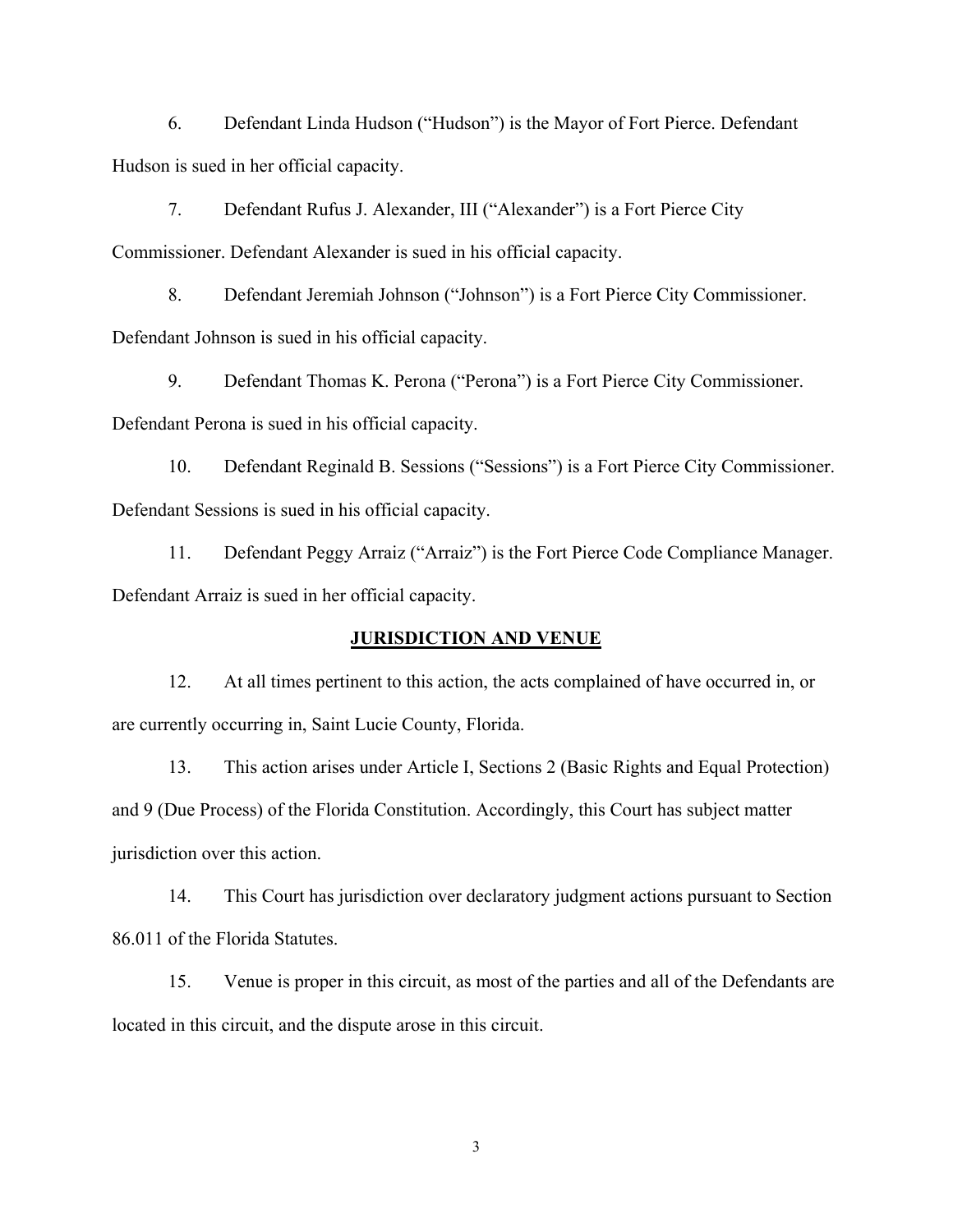#### **FACTUAL ALLEGATIONS**

# **The Food Truck Industry in the United States**

16. Mobile food establishments, including the food trucks operated by Plaintiffs, are commercial vehicles that enable entrepreneurs to travel from place to place, or remain in a fixed location, in order to sell and serve food to customers.

17. Food trucks can take many different forms. Some only serve food that is prepared and prepackaged. Other food trucks, like those Plaintiffs operate, are self-sufficient mobile kitchens where people prepare and serve food directly from the food truck.

18. Historically, food trucks served simple products such as sandwiches and tacos, often to construction workers and manual laborers.

19. Today, food trucks serve a wide variety of cuisines to diverse clientele. The general public now benefits from food options that can range from Korean fusion, to cupcakes, to barbecue.

20. Food trucks provide a number of benefits to their communities, including both convenience and a greater number of food choices for consumers. For these and other reasons, countless communities around the nation, as well as countless communities in Florida, welcome food trucks and do not impose any barriers to competition.

21. Food trucks, including those operated by Plaintiffs, are job creators. In addition to the job created by and for the entrepreneur who opens a food truck, food trucks often hire additional staff. Food trucks also provide jobs to those who build, equip, and maintain the trucks.

22. Food trucks also serve as complements to brick-and-mortar restaurants. Many food truck entrepreneurs go on to open restaurants, and restaurant entrepreneurs may later open food trucks. Moreover, the customers who follow food trucks into a community often also spend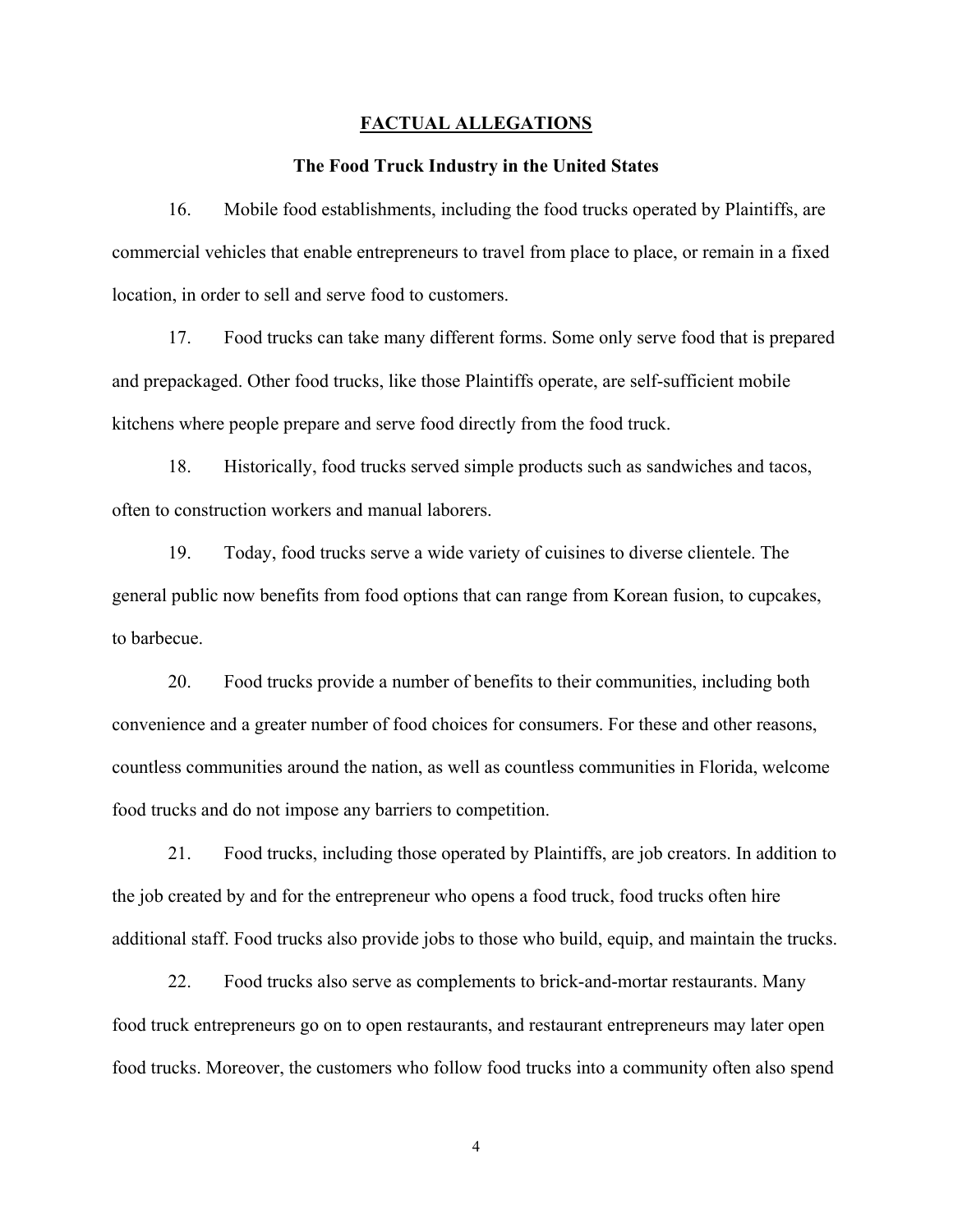money at brick-and-mortar restaurants that otherwise would not have happened, either during the initial visit or during subsequent visits.

# **Plaintiffs' Food Truck Businesses**

# Taco Trap

23. Benigno "Benny" Diaz, through his business Taco Trap, LLC, owns and operates the Taco Trap food truck.

24. Benny specializes in unique taco flavors and creations, inspired by his grandmother's recipes that he grew up enjoying.

25. Benny started his food truck business after being encouraged by many happy customers to start his own business.

26. Benny now has a loyal and growing following in the area around Fort Pierce and has been asked by property owners in Fort Pierce to set-up on their property.

27. Benny would also like to operate at other locations that are currently prohibited by the 500-foot ban.

28. Benny currently operates his food truck outside Fort Pierce, from Stuart to Indian Town to West Palm Beach, and at various food truck events in the region.

29. The locations where Benny would like to operate include, but are not limited to, locations where private commercial property owners in Fort Pierce have unsuccessfully attempted to invite Plaintiffs' food trucks onto their properties.

30. But for the 500-foot rule, Benny could have and would have accepted the invitations.

31. All of the locations in Fort Pierce where Benny would like to operate are barred by the 500-foot rule.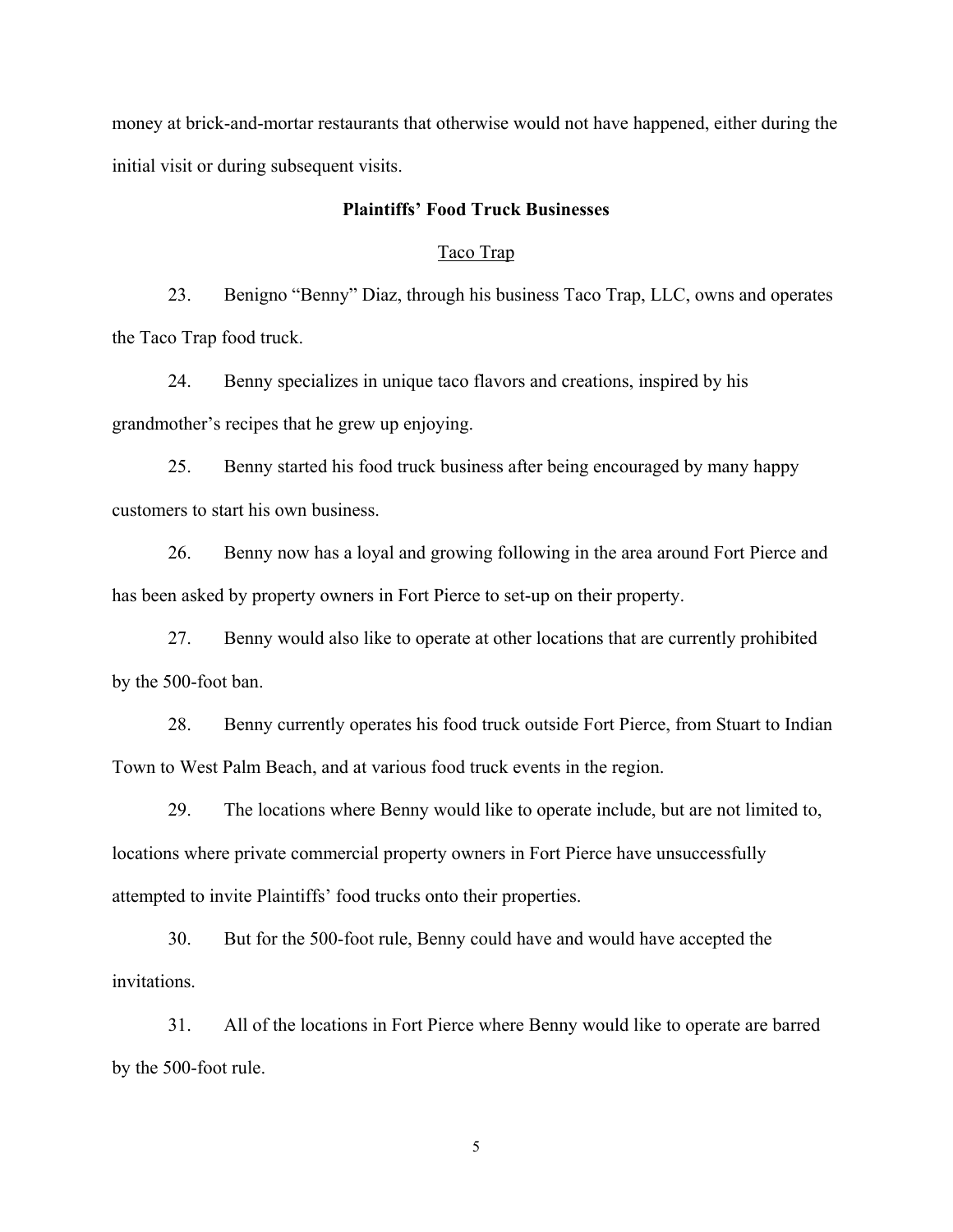#### Creative Chef on Wheels

32. Brian Peffer, through his business Creative Chef on Wheels, LLC, owns and operates the Creative Chef on Wheels food truck.

33. Brian has traveled all over the world, working in the culinary industry along the way, and has brought the skills and experiences from his travels home to provide a unique food truck experience to his customers.

34. Brian uses his talent to cook almost any type of food, and he takes pride in varying his offerings in order to satisfy any customer's tastes or dietary restrictions.

35. Consequently, he has developed a loyal following of fans who love the options he provides.

36. Brian operates his food truck outside of Fort Pierce and at food truck events in the region, but he would also like to operate in Fort Pierce.

37. Brian's fans would also like him to operate in Fort Pierce, as would property owners in Fort Pierce.

38. The locations where Brian would like to operate include, but are not limited to, locations where private commercial property owners in Fort Pierce have attempted to invite Plaintiffs' food trucks onto their properties.

39. But for the 500-foot rule, Brian could have and would have accepted the invitations.

40. All of the locations in Fort Pierce where Brian would like to operate are barred by the 500-foot rule.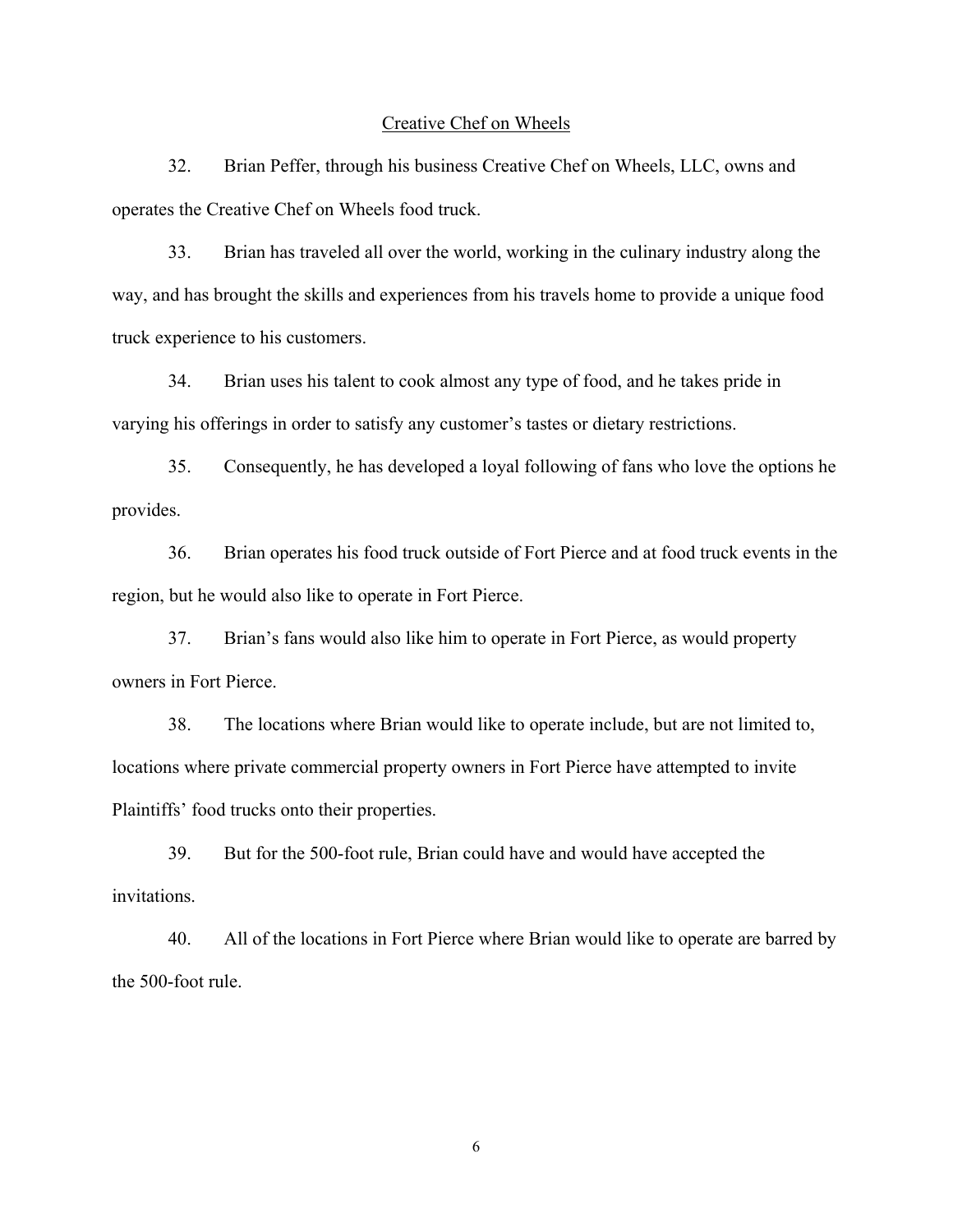### **Fort Pierce's 500-Foot Ban on Food Trucks**

41. The City of Fort Pierce regulates all mobile vendors, including food trucks, under Chapter 9, Article IV of the Fort Pierce Code of Ordinances ("Code").

42. The Code defines a "mobile food dispensing vehicle (MFDV)" as "a vehiclemounted public food service establishment, self-propelled or otherwise movable from place to place." Fort Pierce Code § 9-76.

43. The Code defines a "mobile food vehicle," like the food trucks Plaintiffs operate, as "any motorized MFDV used to store, prepare, cook and/or serve food and beverages for immediate consumption." Fort Pierce Code § 9-76(e).

44. Fort Pierce's food truck permits allow a food truck to operate while staying parked at one fixed location. Any additional locations require additional permits. Fort Pierce Code  $§ 9-111(e)$ .

45. Food trucks are subject to a variety of regulations. Most are straightforward and not challenged by this lawsuit, such as not "block[ing] the ingress/egress to any property, sidewalk or street," Fort Pierce Code § 9-111(c), providing a trash receptacle around the truck, Fort Pierce Code  $\S 9-111(i)$ , and preventing waste water leakage. Fort Pierce Code  $\S 9-111(k)$ .

46. But Fort Pierce's law also states that food trucks "must comply with the [] minimum distance requirements." Fort Pierce Code § 9-111(b).

47. Even when the food trucks want to operate on private property at the invitation of the property owner, this minimum distance requirement mandates that the food trucks cannot be set up within "[f]ive hundred (500) feet from a similar type business." Fort Pierce Code § 9- $111(b)(1)$ . This is known as the "500-foot ban."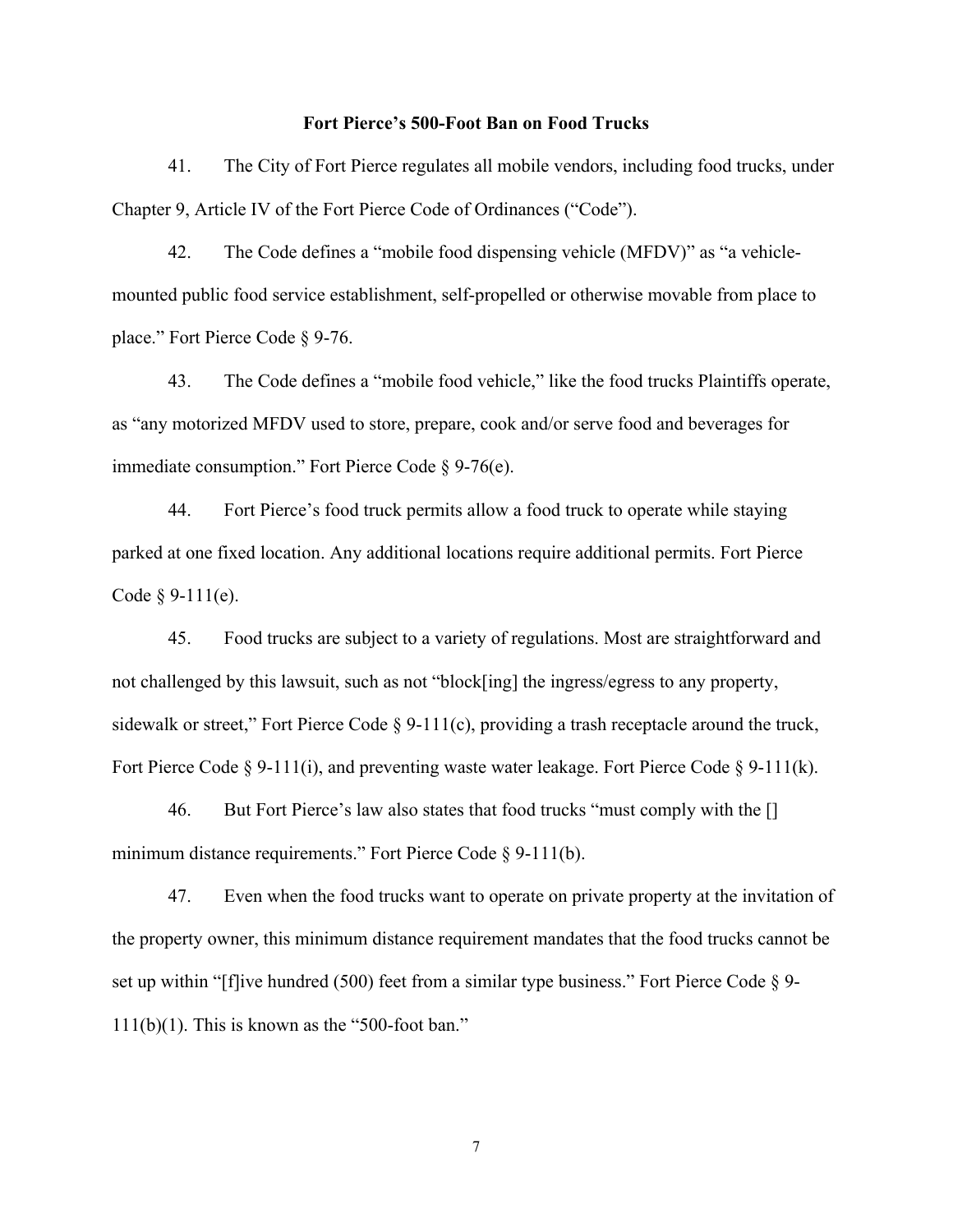48. While enforcing the 500-foot ban, Fort Pierce's code enforcement officers have repeatedly explained that for food trucks, a "similar type business" means any business that serves any food or sells any food.

49. The distance is measured from property line to property line, and it is personally measured by a code enforcement officer prior to issuing a permit to the food truck.

50. The 500-foot ban applies to any mobile vendors operating on public or private property.

51. The City actively enforces the 500-foot ban.

52. When food truck owners seek permits, the first thing that happens is the code enforcement officer explains the 500-foot ban and asks them whether the proposed location is within 500 feet of the property line of any business that sells food. Even if the food truck owner answers that it is not, the code enforcement officer then personally visits the proposed location and measures to confirm.

53. Under this law, Plaintiffs are each prohibited from operating anywhere within 500 feet of any brick-and-mortar restaurant or any other business that sells food.

54. A mobile vendor that violates the 500-foot ban commits a class II violation of the Code. Fort Pierce Code § 9-95(a). A class II violation carries a penalty of a \$100.00 fine for the first offense, a \$200.00 fine for the second offense, and a mandatory court hearing for the third. Fort Pierce Code § 2-260(a). Additionally, the City may revoke a mobile vendor's permit for any violation of the 500-foot ban. Fort Pierce Code § 9-95(b)(4).

55. Moreover, the code provisions are unequivocal. Even a location that is more than 500-feet from a business that sells food when the food truck originally obtains the permit could subsequently become barred if a restaurant were to open nearby.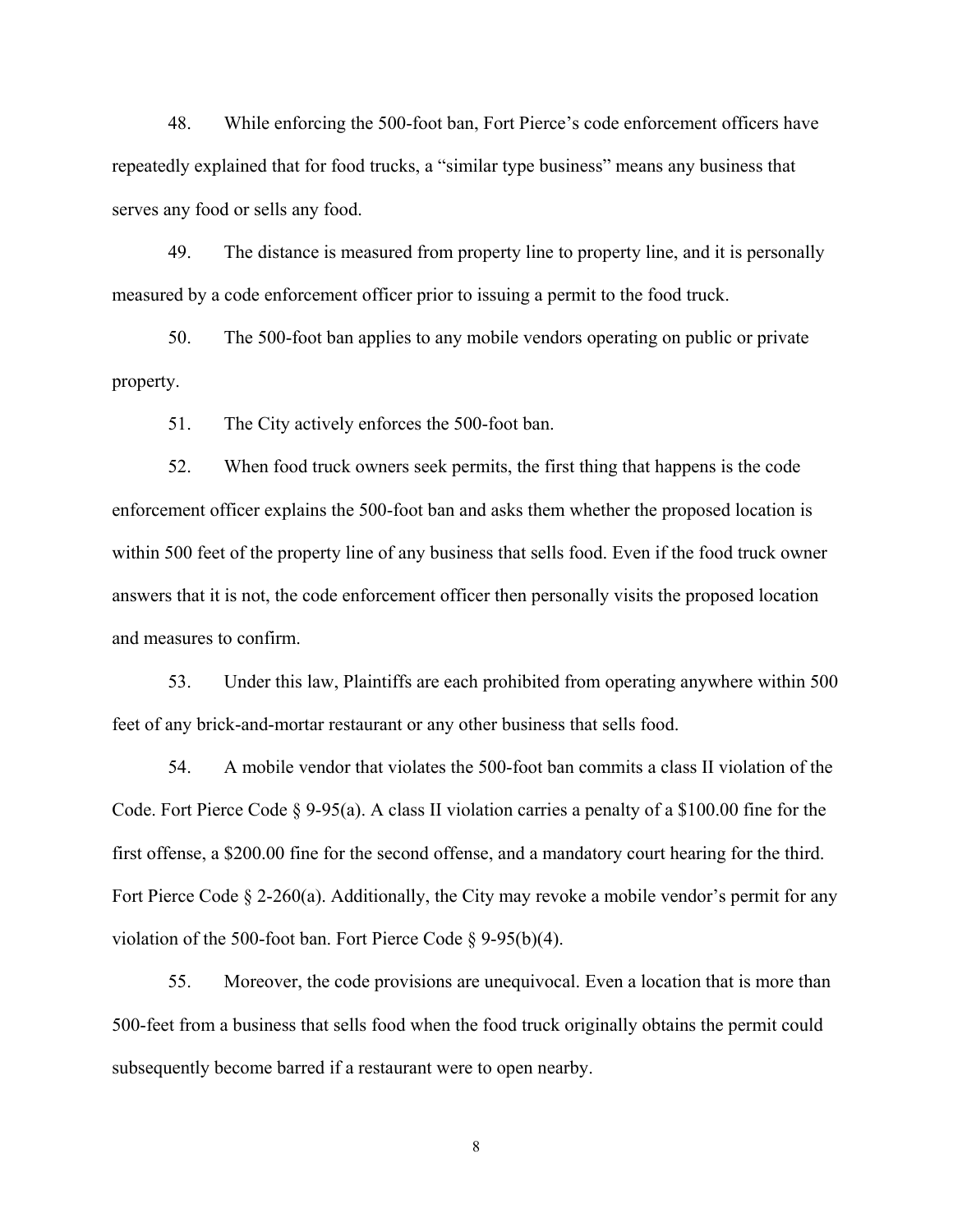56. On August 4, 2014, City Commissioners met to consider a first reading on the 500-foot ban, at which time they explained that the ban's purpose would be to protect brick-andmortar businesses from facing competition from food trucks.

57. At that same meeting, Defendant Commissioner Sessions explained that "from my perspective in looking at this, it appears that that distance requirement would protect the preexisting business, uh, 500 feet, so, at least I believe that protects that." Defendant Commission Sessions also expressly recognized the harm this would cause to food truck owners, but was expressly willing to hurt food truck owners in order to prevent competition with brickand-mortar restaurants. In Defendant Commissioner Sessions' words, "ultimately that's what this boils down to, denying an opportunity to someone to work."

58. At that same August 4 meeting, then-Commissioner Edward Becht confirmed the 500-foot ban's protectionist purpose, admitting that "we're actually protecting the employees of the existing businesses as much as we are protecting the owner, we are protecting the suppliers of the existing businesses, and the purveyors and all of that, and the customers that like going there."

59. The City did not complete the first reading of the 500-foot ban at that August 4, 2014 meeting. Further "first reading" consideration was undertaken on September 2, 2014.

60. At the September 2, 2014 reading, Defendant Commissioner Sessions again explained that the goal of the 500-foot ban was to protect existing businesses: "I can see the first one, 500 feet from any similar type business, now in that particular instance, I feel that's a necessity to protect businesses that are existing . . . if our overall objective and goal is protecting businesses that are already existing . . ."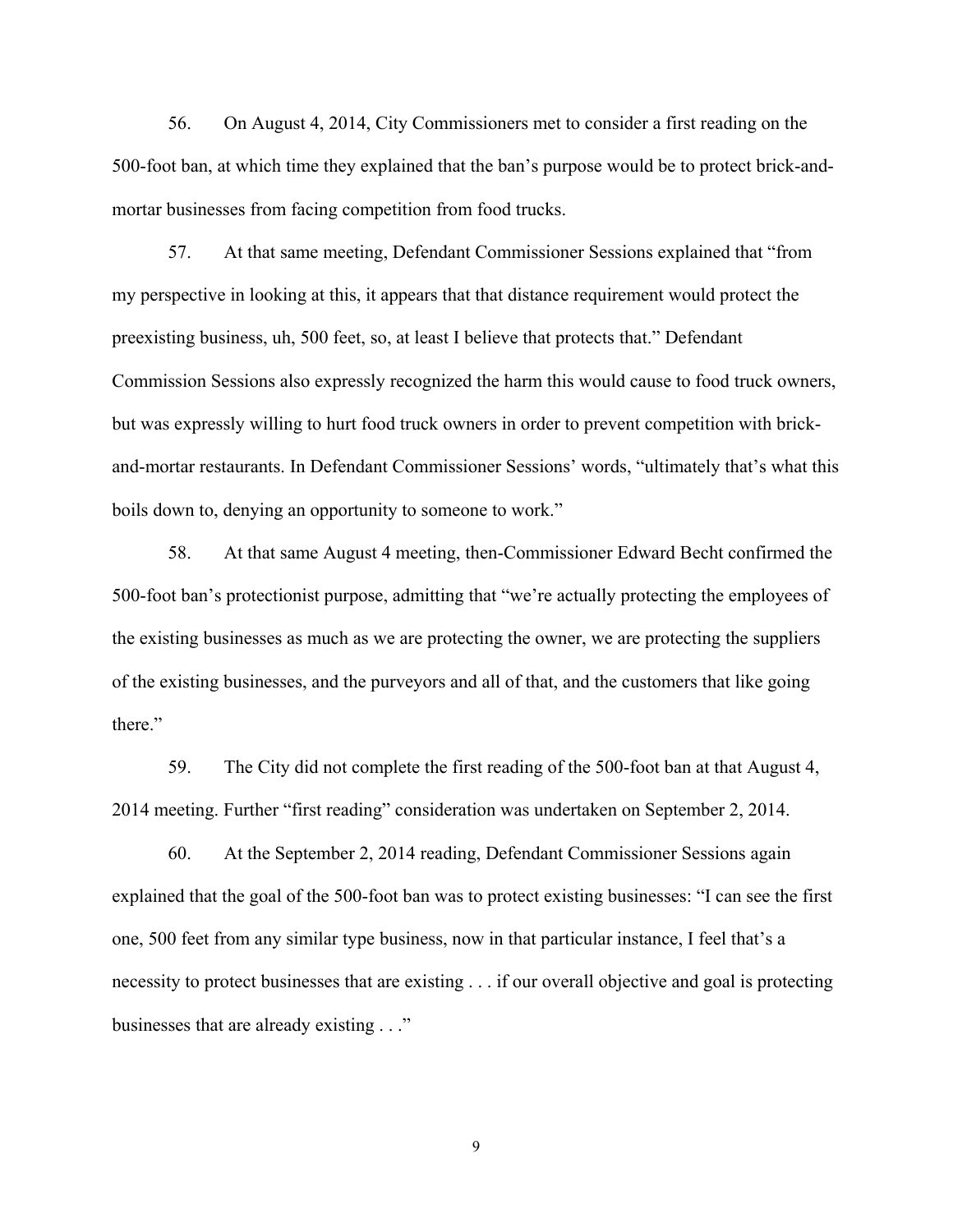61. Defendant Mayor Hudson also admitted at the September 2, 2014 reading that "[w]e have been conscious, since you have been talking about this ordinance for at least two years, and we have been very conscious as a city that we did not want to compete with existing restaurants."

62. The actual "second reading," which included the final City Commission vote, took place on September 15, 2014, at which point the 500-foot ban was officially enacted.

## **Fort Pierce's Enforcement of the 500-Foot Ban**

63. Fort Pierce enforces the 500-foot ban.

64. Food truck permits in Fort Pierce are for a food truck to park and operate at a fixed location. Even with a permit, food trucks must stay parked at the specific approved location whenever they are operating and serving customers.

65. Whenever a food truck owner requests a permit, the City's immediate response is to inform the food truck owner about the 500-foot ban and ask the food truck owner whether the proposed location is within 500 feet of any restaurant or any business that sells food.

66. When evaluating whether to approve a requested permit location under the law, Fort Pierce's code enforcement department sends an officer to the proposed location. That officer personally measures the distance from where the food truck intends to operate to ensure that it is not within 500 feet of the property line of any restaurant or business that sells food.

67. On repeated occasions, Plaintiffs have been invited by local business owners to operate on their property, only for Fort Pierce's code enforcement officers to inform Plaintiffs and the local business owners that this was barred by the 500-foot ban.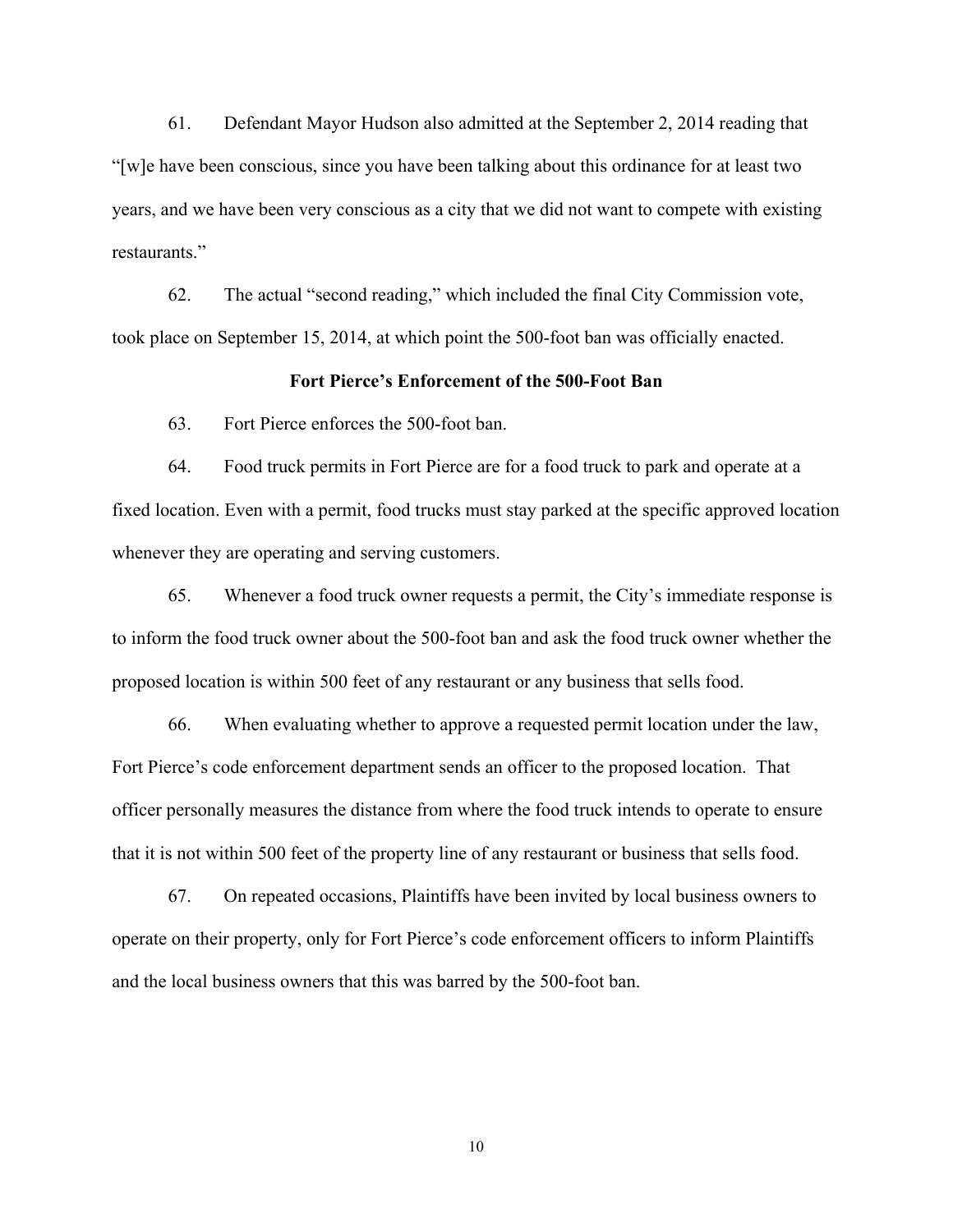68. One recent example where a Fort Pierce business owner invited a Plaintiff to operate, only to be forced by Fort Pierce code enforcement officers to rescind the invitation, was at Sunrise City Café.

69. Another recent example where a Fort Pierce business owner invited a Plaintiff to operate, only to be forced by Fort Pierce's code enforcement officers to rescind the invitation, was at McCoy Blends Barbershop.

70. Despite receiving offers Plaintiffs would like to accept from these and other private property owners in Fort Pierce to set up on their property, Fort Pierce's code enforcement officers have consistently prevented them from doing so, always citing the 500-foot ban.

71. But for the 500-foot ban, Plaintiffs would have accepted the offers to operate on private property in Fort Pierce.

# **INJURIES TO PLAINTIFFS**

#### Plaintiffs Benigno Diaz and Taco Trap, LLC

72. Benny's business has suffered due to the 500-foot ban contained in Chapter 9, Article IV, Section 9-111 of the Fort Pierce Code of Ordinances.

73. But for the 500-foot ban, Benny would have served customers in Fort Pierce while operating on one of the private commercial properties where the respective property's owners have invited him.

74. But for the 500-foot ban, Benny would serve customers in Fort Pierce in the future.

75. But for the 500-foot ban, Benny could and would legally vend within 500 feet of existing brick-and-mortar food establishments.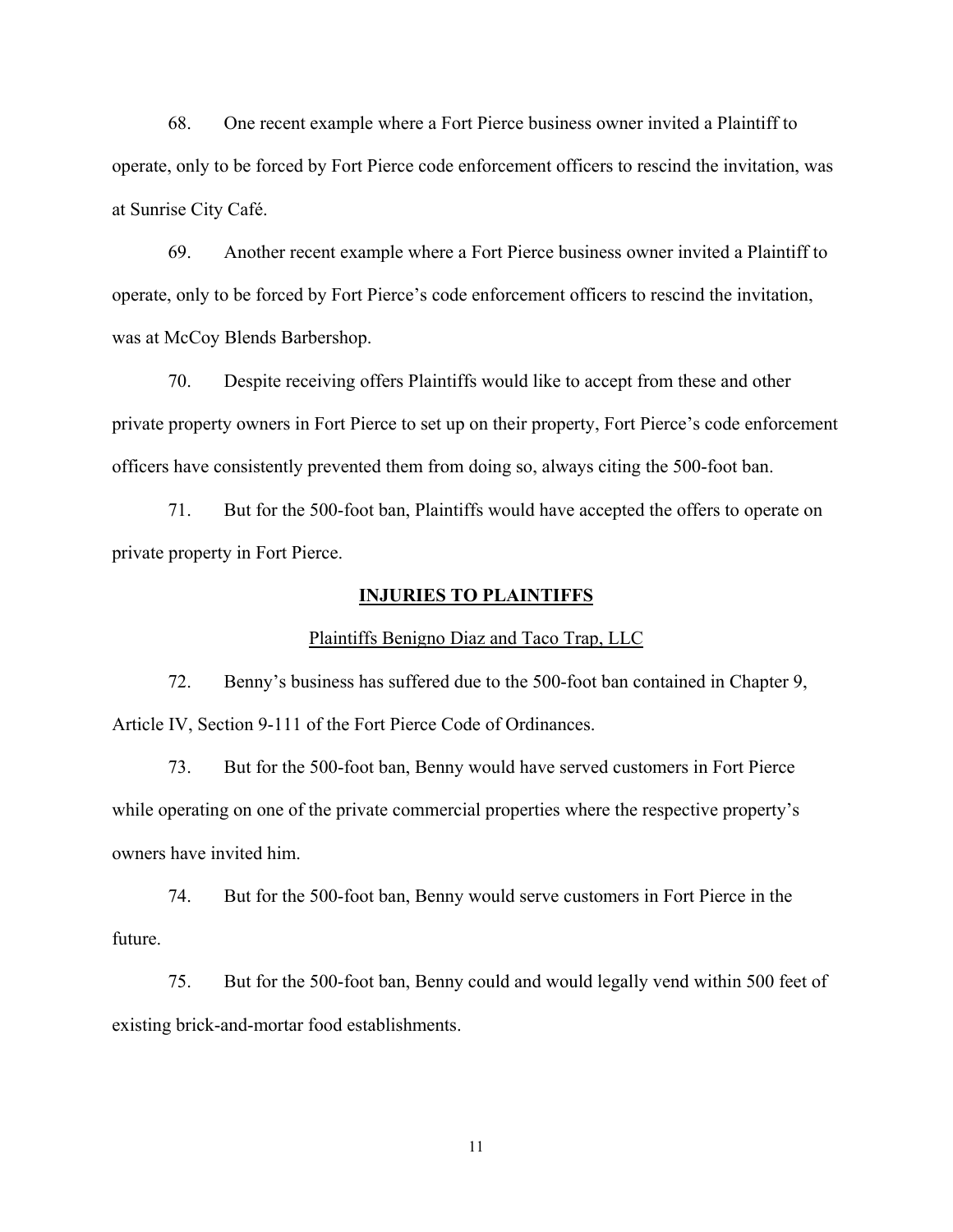76. The 500-foot ban and the City's zealous enforcement of the 500-foot ban have irreparably harmed, and are irreparably harming, Benny and his business.

77. The 500-foot ban also prevents Benny from reaching new customer bases, thereby further irreparably harming Benny and his business.

# Plaintiffs Brian Peffer and Creative Chef on Wheels LLC

78. Brian's business has suffered due to the 500-foot ban contained in Chapter 9, Article IV, Section 9-111 of the Fort Pierce Code of Ordinances.

79. But for the 500-foot ban, Brian would have served customers in Fort Pierce while operating on one of the private commercial properties where the respective property's owners have invited him.

80. But for the 500-foot ban, Brian would serve customers in Fort Pierce in the future while operating on one of the private commercial properties where the respective property's owners have invited him.

81. But for the 500-foot ban, Brian could and would legally vend within 500 feet of existing brick-and-mortar food establishments on one of the private commercial properties where the respective property's owners have invited him.

82. The 500-foot ban and the City's zealous enforcement of the 500-foot ban have irreparably harmed, and are irreparably harming, Brian and his business.

83. The 500-foot ban also prevents Benny from reaching new customer bases, thereby further irreparably harming Brian and his business.

# **COUNT I – DUE PROCESS**

84. Plaintiffs reassert and reallege paragraphs 1 through 83 as if fully stated herein.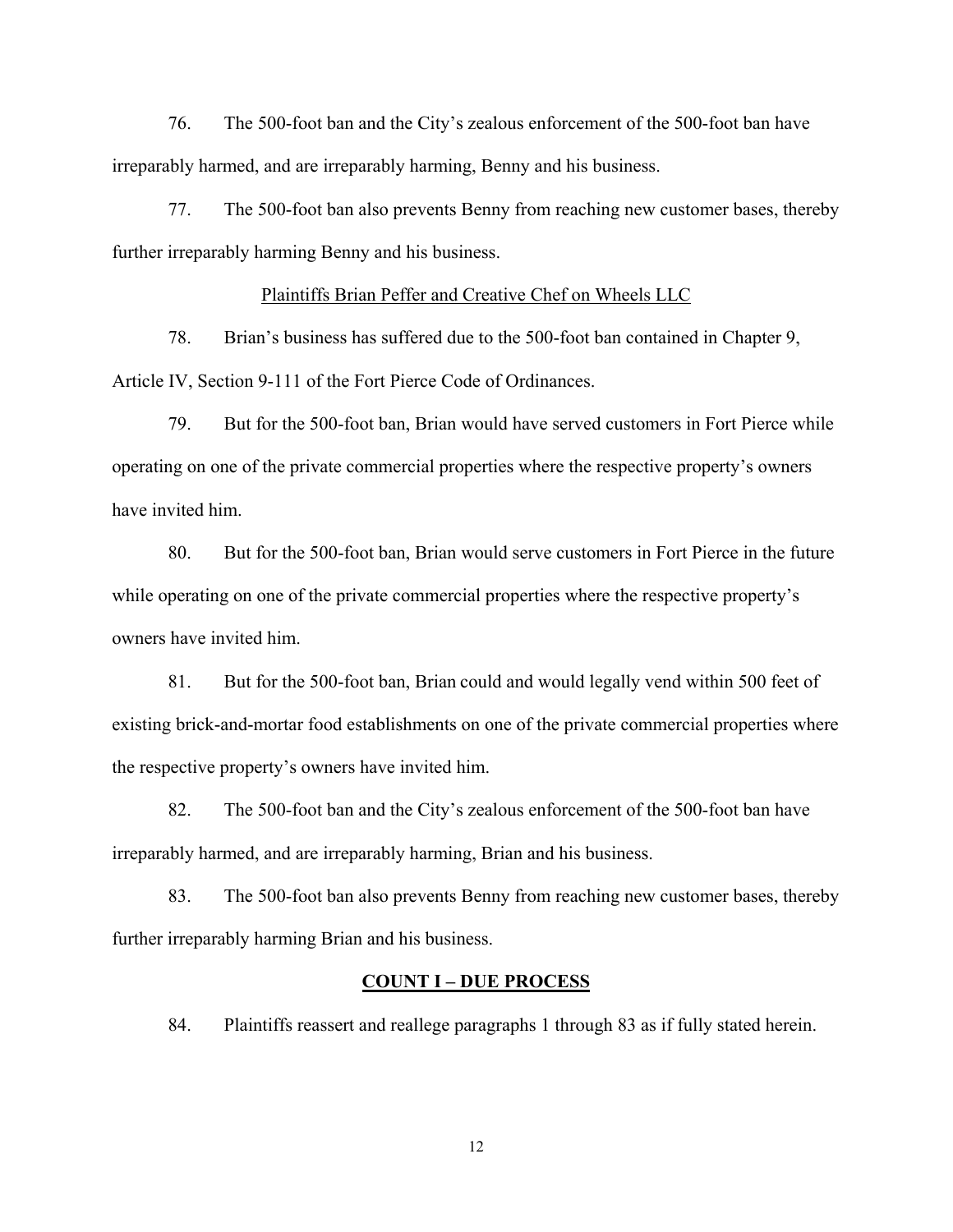85. On its face and as applied, the 500-foot ban violates Plaintiffs' due process rights because it arbitrarily prohibits Plaintiffs from selling food within 500 feet of any brick-andmortar store that sells items that are "similar" to Plaintiffs' food trucks.

86. There is neither a rational nor reasonable relationship between the 500-foot ban and any legitimate government interest.

87. There is neither a rational nor reasonable relationship between the City's enforcement of the 500-foot ban and any legitimate government interest.

88. The 500-foot ban is unconstitutionally arbitrary.

89. The express purpose of the 500-foot ban, as repeatedly confirmed by Fort Pierce officials, is to protect brick-and-mortar businesses from competition by mobile vendors.

90. Economic protectionism is not a legitimate government interest under the Florida Constitution.

91. The Florida Constitution does not allow Defendants to harm Plaintiffs and other mobile vendors for no reason other than to financially benefit brick-and-mortar establishments by preventing the former from competing with the latter.

92. Unless the Defendants are enjoined from committing the above-described violations of the Due Process Clause of Article I, Section 9 of the Florida Constitution, Plaintiffs will continue to suffer substantial irreparable harm.

93. Pursuant to Article I, Section 9 of the Florida Constitution, Plaintiffs respectfully ask the Court to enter a judgment declaring that the 500-foot ban, contained in Chapter 9, Article IV, Section 9-111(b)(1) of the Fort Pierce Code of Ordinances, is unconstitutional both on its face and as applied to Plaintiffs as a violation of the Due Process Clause of Article I, Section 9 of the Florida Constitution, and to enjoin the 500-foot ban's continued enforcement.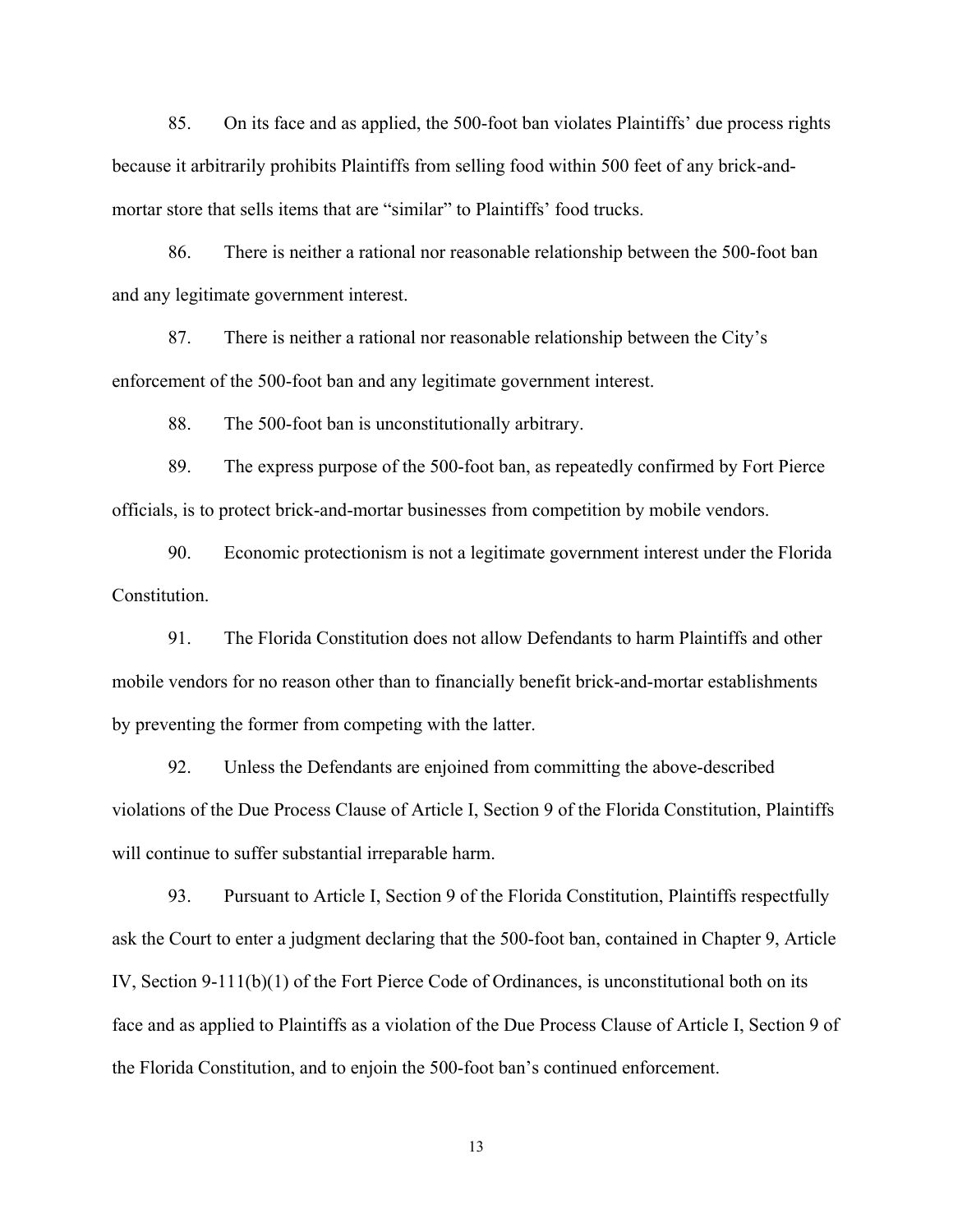94. As Plaintiffs believe the 500-foot ban is unconstitutional, Plaintiffs seek declaratory relief to resolve the extent of their rights.

95. Plaintiffs have incurred costs related to this lawsuit and seek an award of reasonable costs pursuant to Florida Statutes Section 86.081.

96. Plaintiffs have an inadequate remedy at law for the substantial irreparable harm being caused by the 500-foot ban.

97. The 500-foot ban will continue to cause substantial irreparable harm to Plaintiffs unless ruled unenforceable by this Court.

98. The public interest would be served by striking down the 500-foot ban.

### **COUNT II – EQUAL PROTECTION**

99. Plaintiffs reassert and reallege paragraphs 1 through 83 as if fully stated herein.

100. On its face and as applied, the 500-foot ban violates the Florida Constitution's equal-protection guarantee because it arbitrarily prohibits Plaintiffs from selling food within 500 feet of any store that is "similar" to Plaintiffs' businesses.

101. The 500-foot ban irrationally, unreasonably, and arbitrarily distinguishes between food trucks and brick-and-mortar restaurants in situations where they are similarly situated.

102. The 500-foot ban irrationally, unreasonably, and arbitrarily distinguishes between food trucks operating near brick-and-mortar businesses that do not sell food and those that do.

103. The 500-foot ban irrationally, unreasonably, and arbitrarily distinguishes between food trucks operating closer than 500 feet and further than 500 feet from a brick-and-mortar restaurant.

104. There is neither a rational nor reasonable relationship between the 500-foot ban and any legitimate government interest.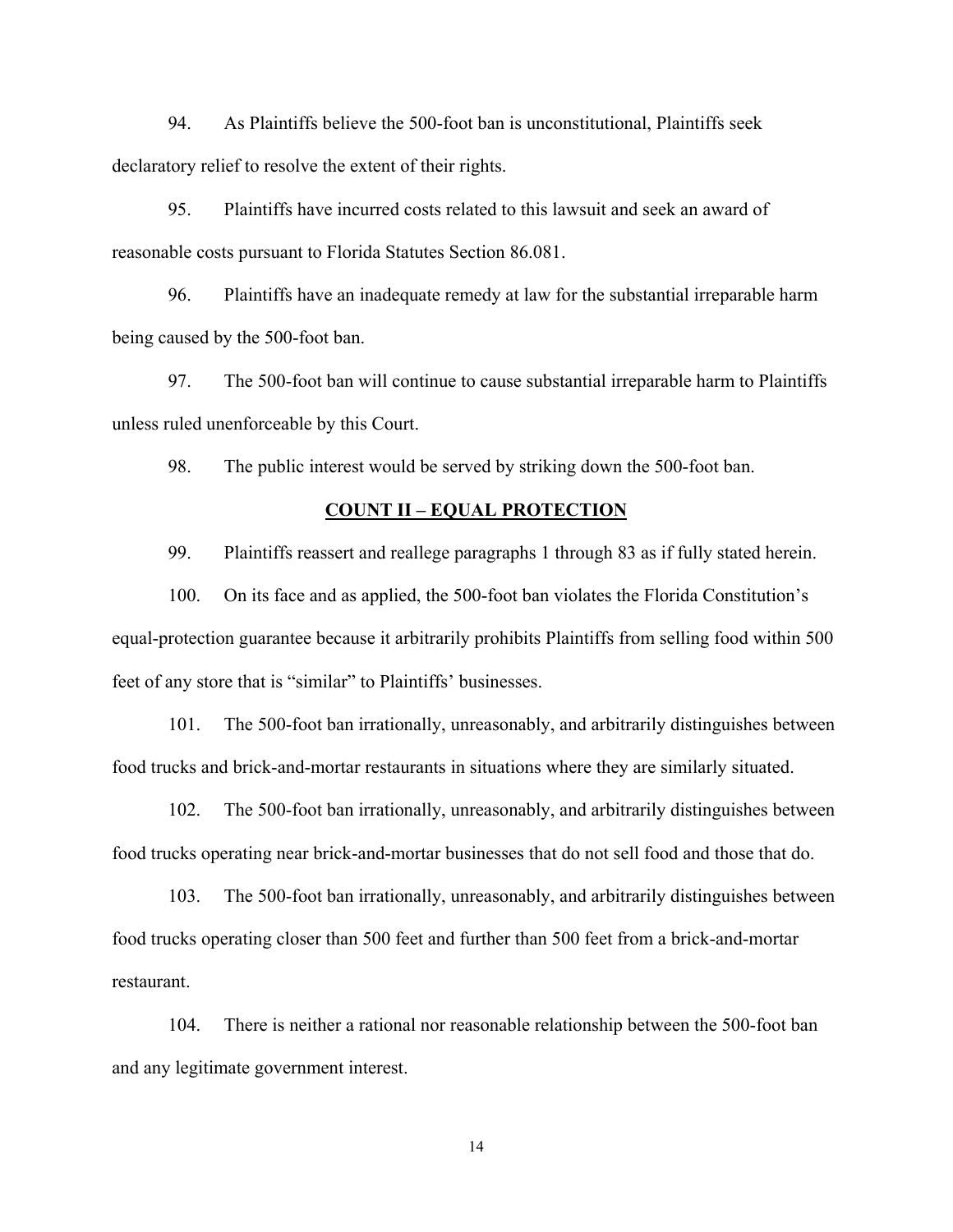105. There is neither a rational nor reasonable relationship between enforcing the 500 foot ban and any legitimate government interest.

106. The 500-foot ban imposes unfair and illogical burdens on Plaintiffs by excluding them from viable locations simply because brick-and-mortar restaurants are already in the area.

107. The express purpose of the 500-foot ban, as repeatedly confirmed by Fort Pierce officials, is to protect brick-and-mortar businesses from competition by mobile vendors.

108. Economic protectionism is not a legitimate government interest.

109. The Florida Constitution does not allow Defendants to harm Plaintiffs and other mobile vendors for no reason other than to financially benefit brick-and-mortar establishments by preventing the former from competing with the latter.

110. Unless Defendants are enjoined from committing the above-described violations of the Equal Protection Clause of Article I, Section 2 of the Florida Constitution, Plaintiffs will continue to suffer substantial irreparable harm.

111. Pursuant to Article I, Section 2 of the Florida Constitution, Plaintiffs respectfully ask the Court to enter a judgment declaring that the 500-foot ban, contained in Chapter 9, Article IV, Section 9-111 of the Fort Pierce Code of Ordinances, is unconstitutional both on its face and as applied to Plaintiffs as a violation of the Equal Protection Clause of Article I, Section 2 of the Florida Constitution, and to enjoin the rule's continued enforcement.

112. As Plaintiffs believe the 500-foot ban is unconstitutional, Plaintiffs seek declaratory relief to resolve the extent of their rights.

113. Plaintiffs have incurred costs related to this lawsuit and seek an award of reasonable costs pursuant to Florida Statutes Section 86.081.